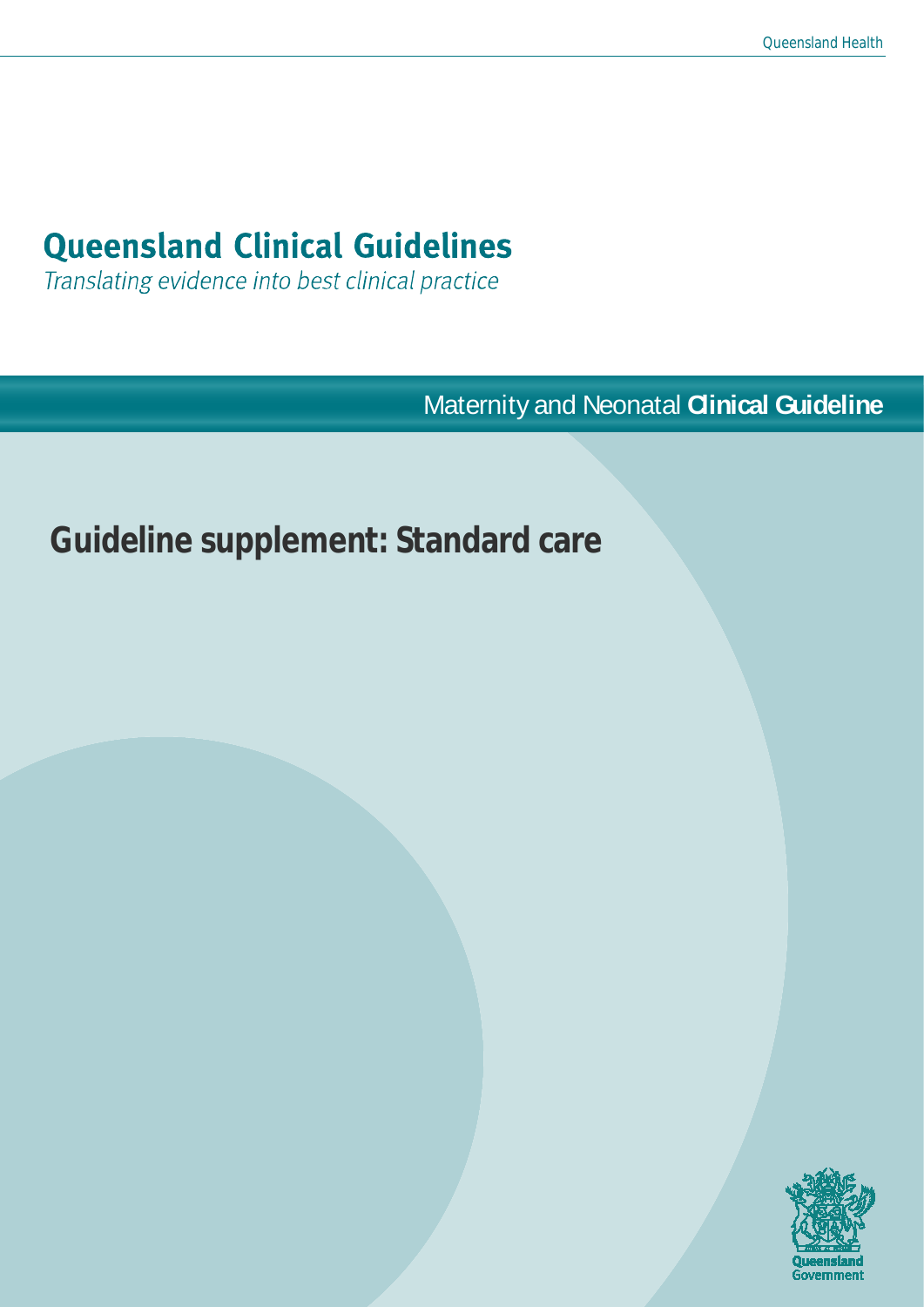#### **Table of Contents**

| 1             |       |  |
|---------------|-------|--|
|               | 1.1   |  |
|               | 12    |  |
|               | 1.3   |  |
| $\mathcal{P}$ |       |  |
|               | 2.1   |  |
|               | 2.2   |  |
|               | 2.3   |  |
|               | 2.4   |  |
|               | 2.4.1 |  |
|               | 2.5   |  |
|               | 2.6   |  |
|               | 2.7   |  |
| 3             |       |  |
| 4             |       |  |
| 5             |       |  |
|               | 5.1   |  |
|               | 5.2   |  |
|               | 5.3   |  |
|               | 5.3.1 |  |
|               | 5.3.2 |  |
|               | 5.4   |  |
|               | 5.5   |  |
|               | 5.6   |  |
| 6             |       |  |

#### **List of Tables**

© State of Queensland (Queensland Health) 2018



This work is licensed under a Creative Commons Attribution-NonCommercial-NoDerivatives V4.0 International licence. In essence, you are free to copy and communicate the work in its current form for non-commercial purposes, as long as you attribute Queensland Clinical Guidelines,<br>Queensland Health and abide by the licence terms. You may not alter or adapt the wo https://creativecommons.org/licenses/by-nc-nd/4.0/deed.en

For further information, contact Queensland Clinical Guidelines, RBWH Post Office, Herston Qld 4029, email Guidelines@health.gld.gov.au, phone (07) 3131 6777. For permissions beyond the scope of this licence, contact: Intellectual Property Officer, Queensland Health, GPO Box 48, Brisbane Old 4001, email ip\_officer@health.qld.gov.au, phone (07) 3234 1479.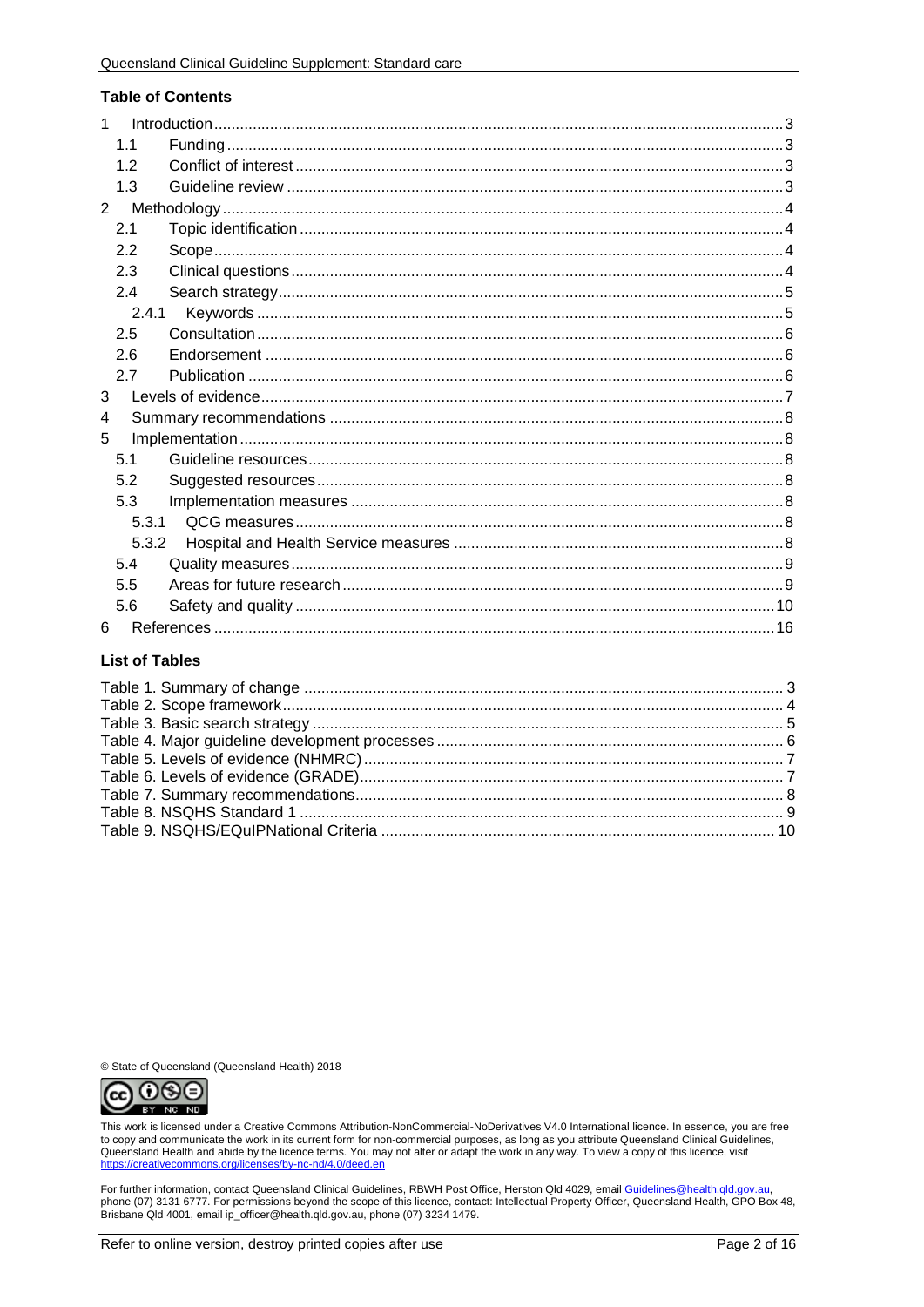# <span id="page-2-0"></span>**1 Introduction**

This document is a supplement to the Queensland Clinical Guideline (QCG) *Standard care.* It provides supplementary information regarding guideline development, makes summary recommendations, suggests measures to assist implementation and quality activities and summarises changes (if any) to the guideline since original publication. Refer to the guideline for abbreviations, acronyms, flow charts and acknowledgements.

# <span id="page-2-1"></span>**1.1 Funding**

The development of this guideline was funded by Healthcare Improvement Unit, Queensland Health. Consumer representatives were paid a standard fee. Other working party members participated on a voluntary basis.

## <span id="page-2-2"></span>**1.2 Conflict of interest**

Declarations of conflict of interest were sought from working party members as per the Queensland Clinical Guidelines *[Conflict of Interest](http://www.health.qld.gov.au/qcg/development#coi)* statement. No conflict of interest was identified.

## <span id="page-2-3"></span>**1.3 Guideline review**

Queensland clinical guidelines are reviewed every 5 years or earlier if significant new evidence emerges. [Table 1](#page-2-4) provides a summary of changes made to the guidelines since original publication.

<span id="page-2-4"></span>Table 1. Summary of change

| <b>Publication date</b><br>Endorsed by:                                              | <b>Identifier</b> | Summary of major change |
|--------------------------------------------------------------------------------------|-------------------|-------------------------|
| November 2018<br><b>QCG Steering Committee</b><br><b>SMNCN Steering</b><br>Committee | MN18.50-V1-R23    | First publication       |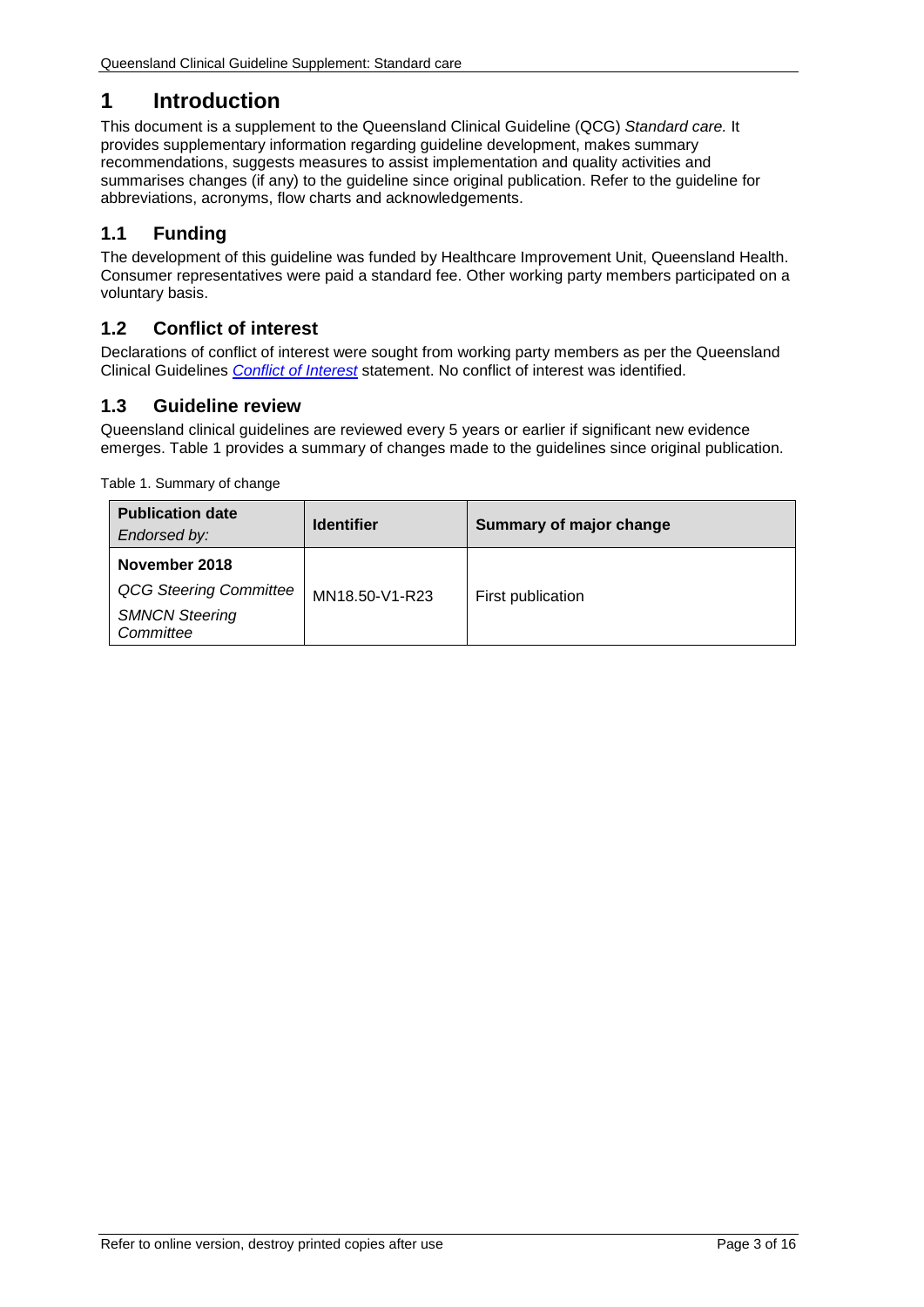# <span id="page-3-0"></span>**2 Methodology**

Queensland Clinical Guidelines (QCG) follows a rigorous process of guideline development. This process was endorsed by the Queensland Health Patient Safety and Quality Executive Committee in December 2009. The guidelines are best described as 'evidence informed consensus guidelines' and draw from the evidence base of existing national and international guidelines and the expert opinion of the working party.

## <span id="page-3-1"></span>**2.1 Topic identification**

The topic was identified as a priority to provide consistent information regarding generic aspects of clinical care and avoid duplication or inconsistencies across other QCG clinical guidelines.

## <span id="page-3-2"></span>**2.2 Scope**

<span id="page-3-4"></span>The scope of the guideline was determined using the following framework.

| Table 2. Scope framework |  |
|--------------------------|--|
|--------------------------|--|

| <b>Scope framework</b> |                                                                                                                                                                                                                                    |  |  |  |
|------------------------|------------------------------------------------------------------------------------------------------------------------------------------------------------------------------------------------------------------------------------|--|--|--|
| <b>Population</b>      | Consumers of maternity and neonatal health care in Queensland health<br>facilities                                                                                                                                                 |  |  |  |
| <b>Purpose</b>         | Provide, define or describe generic healthcare concepts, standards and<br>practices to facilitate a common understanding of care delivery expectations<br>and meaning, promote consistency across documents and reduce duplication |  |  |  |
| <b>Outcome</b>         | Generic concepts are not included in other QCG guidelines.                                                                                                                                                                         |  |  |  |
| <b>Exclusions</b>      | Concepts not relevant to maternity and neonatal care in Queensland.                                                                                                                                                                |  |  |  |

## <span id="page-3-3"></span>**2.3 Clinical questions**

The following clinical questions were generated to inform the guideline scope and purpose:

- What are the generic concepts and domains of care that are relevant to all QCG guidelines?
- How do the concepts fit within the National Safety and Quality Health Service Standards?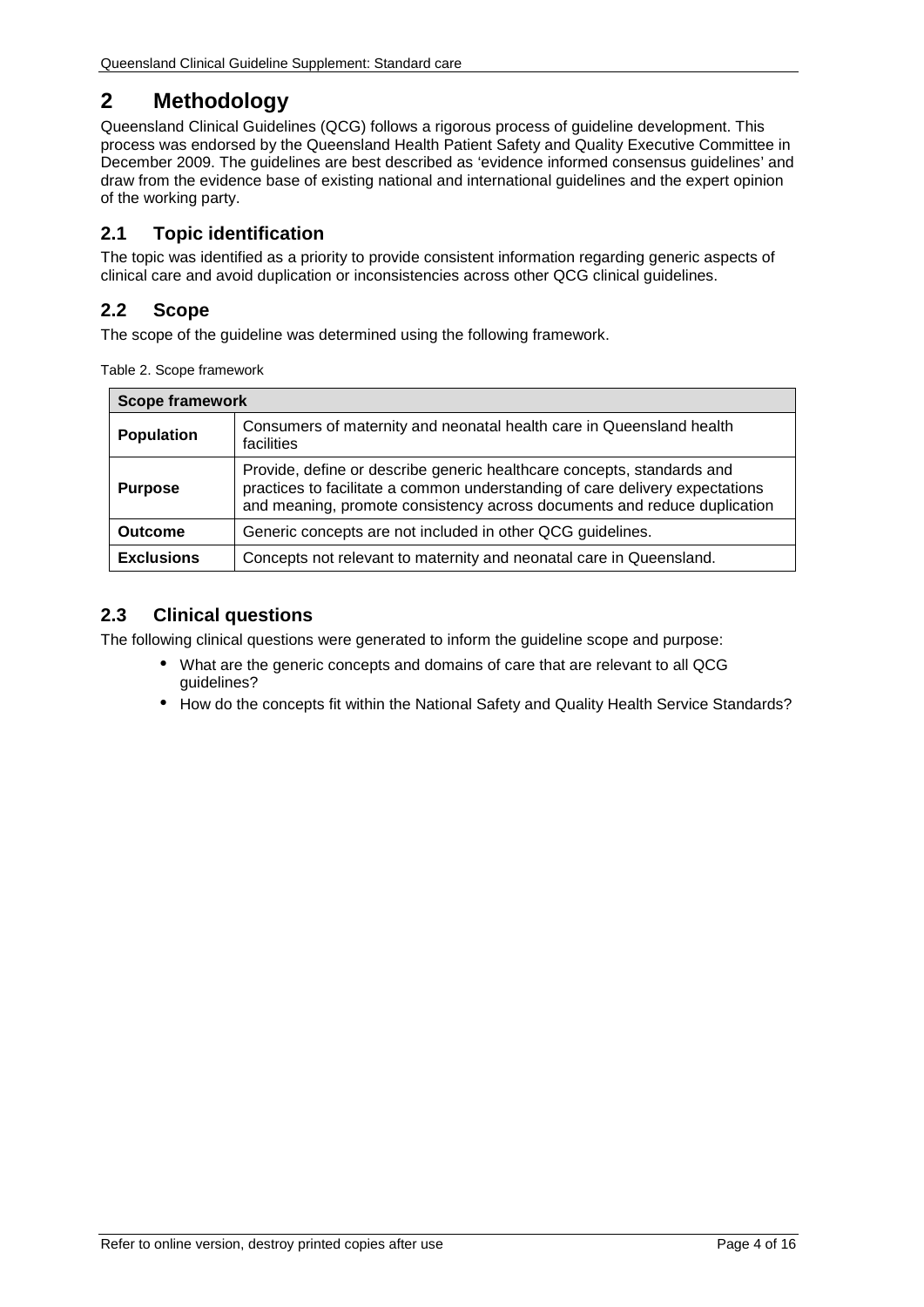## <span id="page-4-0"></span>**2.4 Search strategy**

A search of the literature was conducted during January–June 2018 The QCG search strategy is an iterative process that is repeated and amended as guideline development occurs (e.g. if additional areas of interest emerge, areas of contention requiring more extensive review are identified or new evidence is identified). All guidelines are developed using a basic search strategy. This involves both a formal and informal approach.

<span id="page-4-2"></span>

| Table 3. Basic search strategy |
|--------------------------------|
|--------------------------------|

| <b>Step</b>                                                                                                       |                                                            | <b>Consideration</b>                                                                                                                                                                                                                                                                                                                                                                                                                                                                                                                                               |
|-------------------------------------------------------------------------------------------------------------------|------------------------------------------------------------|--------------------------------------------------------------------------------------------------------------------------------------------------------------------------------------------------------------------------------------------------------------------------------------------------------------------------------------------------------------------------------------------------------------------------------------------------------------------------------------------------------------------------------------------------------------------|
| 1.<br>Review clinical guidelines<br>developed by other<br>reputable groups relevant to<br>the clinical speciality |                                                            | This may include national and/or international guideline<br>writers, professional organisations, government<br>organisations, state based groups.<br>This assists the guideline writer to identify:<br>$\blacksquare$<br>o The scope and breadth of what others have found useful<br>for clinicians and informs the scope and clinical question<br>development<br>o Identify resources commonly found in guidelines such as<br>flowcharts, audit criteria and levels of evidence<br>o Identify common search and key terms<br>o Identify common and key references |
| 2.                                                                                                                | Undertake a foundation<br>search using key search<br>terms | Construct a search using common search and key terms<br>$\blacksquare$<br>identified during Step 1 above<br>Search the following databases<br>o PubMed<br>o CINAHL<br>o Medline<br>o Cochrane Central Register of Controlled Trials<br>o EBSCO<br>o Embase<br>Studies published in English less than or equal to 5 years<br>previous are reviewed in the first instance. Other years<br>may be searched as are relevant to the topic<br>Save and document the search<br>Add other databases as relevant to the clinical area                                       |
| 3.                                                                                                                | Develop search word list for<br>each clinical question.    | This may require the development of clinical sub-questions<br>¥,<br>beyond those identified in the initial scope.<br>Using the foundation search performed at Step 2 as the<br>baseline search framework, refine the search using the<br>specific terms developed for the clinical question<br>Save and document the search strategy undertaken for<br>each clinical question                                                                                                                                                                                      |
| 4.                                                                                                                | Other search strategies                                    | · Search the reference lists of reports and articles for<br>additional studies<br>Access other sources for relevant literature<br>o Known resource sites<br>o Internet search engines<br>o Relevant text books                                                                                                                                                                                                                                                                                                                                                     |

#### <span id="page-4-1"></span>**2.4.1 Keywords**

The following keywords were used in the basic search strategy: Governance, consumer, literacy, consent, healthcare provider, medication safety, documentation, clinical communication, healthcare infections, models of care, blood management, acute deterioration of patients.

Other keywords may have been used for specific aspects of the guideline.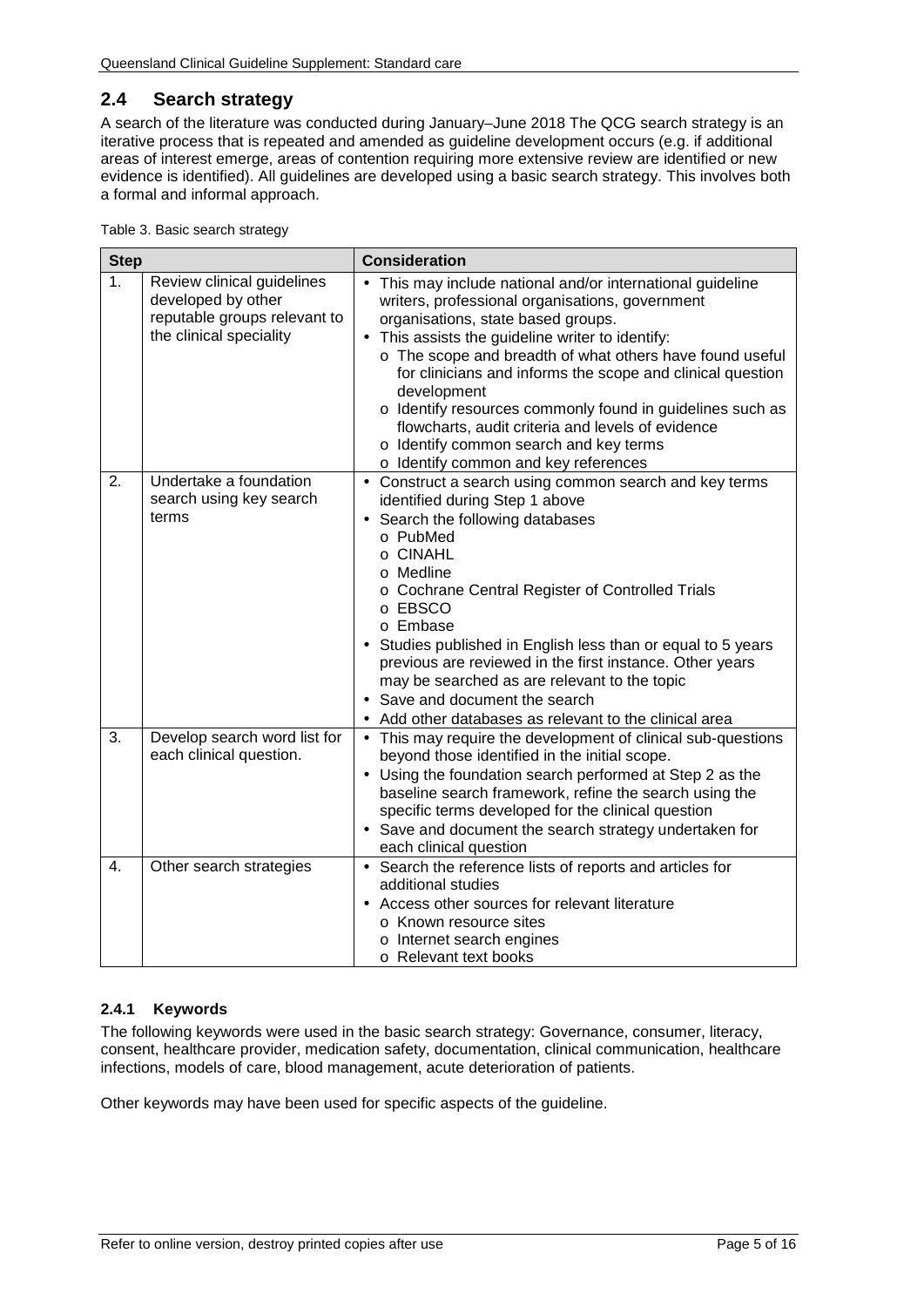## <span id="page-5-0"></span>**2.5 Consultation**

Major consultative and development processes occurred between 3 July 2018 and 24 July 2018. These are outlined in [Table 4.](#page-5-3)

| <b>Process</b>                   | <b>Activity</b>                                                                                                                                                                                                                                                |
|----------------------------------|----------------------------------------------------------------------------------------------------------------------------------------------------------------------------------------------------------------------------------------------------------------|
| <b>Clinical lead</b>             | The nominated Clinical Lead was approved by QCG Steering Committee<br>$\blacksquare$                                                                                                                                                                           |
| <b>Consumer</b><br>participation | Consumer participation was provided by members of the QCG steering<br>٠<br>committee                                                                                                                                                                           |
| <b>Working party</b>             | The working party was recruited from the QCG steering committee<br>Working party members who participated in the working party consultation<br>processes are acknowledged in the guideline<br>Working party consultation occurred in a virtual group via email |

<span id="page-5-3"></span>

| Table 4. Major guideline development processes |  |  |  |  |  |
|------------------------------------------------|--|--|--|--|--|
|------------------------------------------------|--|--|--|--|--|

#### <span id="page-5-1"></span>**2.6 Endorsement**

The guideline was endorsed by the:

- Queensland Clinical Guidelines Steering Committee in August 2018
- $\mathbf{r}^{\prime}$ Statewide Maternity and Neonatal Clinical Network [Queensland] in November 2018

## <span id="page-5-2"></span>**2.7 Publication and preferred citation**

The guideline and guideline supplement were published on the QCG website in November 2018 The guideline can be cited as:

Queensland Clinical Guidelines. Standard care. Guideline No. MN18.50-V1-R23. Queensland Health. 2018. Available from: [www.health.qld.gov.au/qcg.](http://www.health.qld.gov.au/qcg)

The guideline supplement can be cited as:

Queensland Clinical Guidelines. Supplement: Standard care. Guideline No. MN18.50-V1-R23. Queensland Health. 2018. Available from: [www.health.qld.gov.au/qcg.](http://www.health.qld.gov.au/qcg)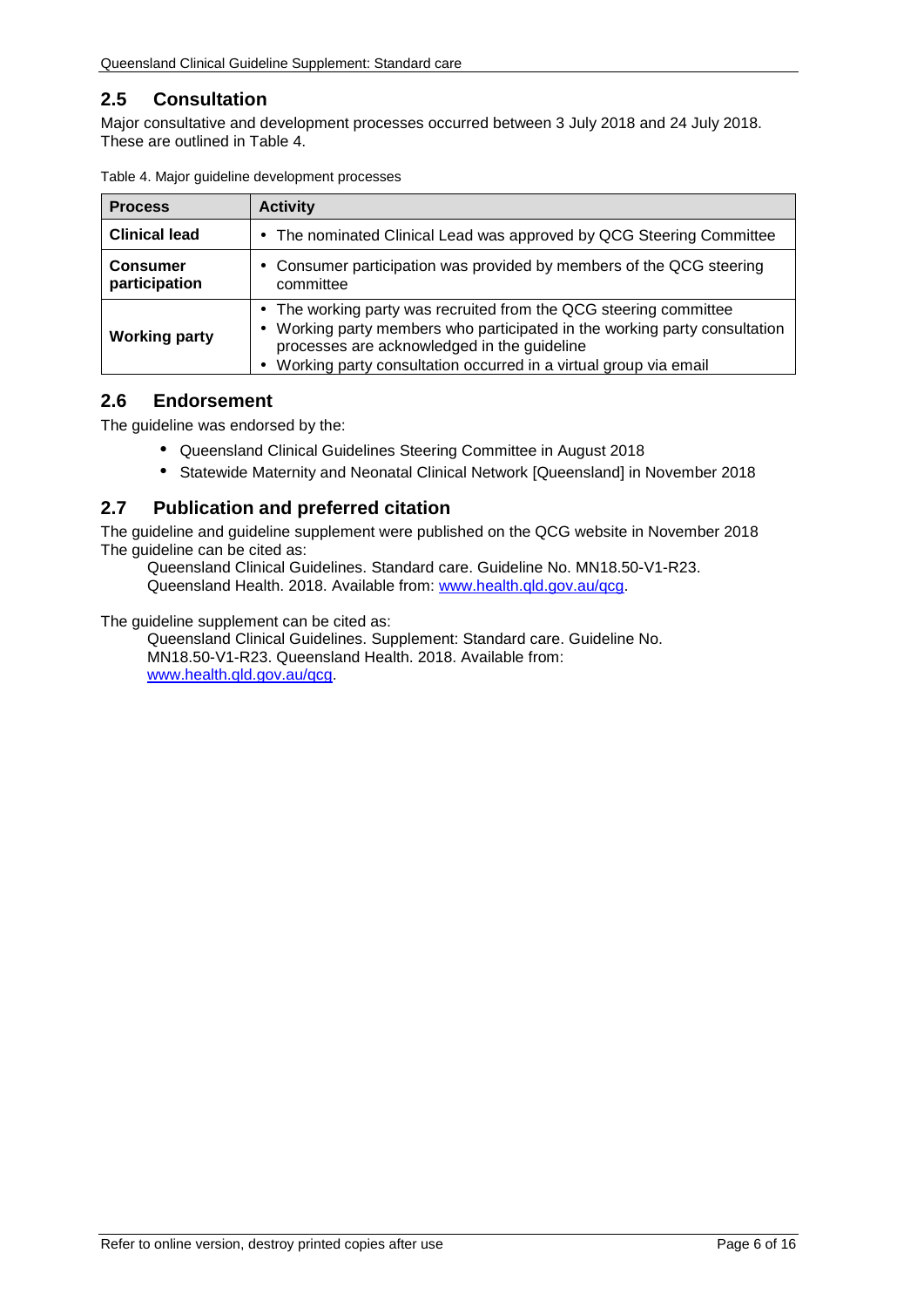# <span id="page-6-0"></span>**3 Levels of evidence**

The levels of evidence identified in the National Health and Medical Research Council (NHMRC), Levels of evidence and grades for recommendations for developers of guidelines (2009) or the GRADE system were used to inform the summary recommendations. Levels of evidence are outlined in [Table 5. Levels of evidence \(NHMRC\)](#page-6-1) and Table 6. [Levels of evidence \(GRADE\)](#page-6-2)

Note that the 'consensus' definition\* in [Table 5. Levels of evidence \(NHMRC\)](#page-6-1) is different from that proposed by the NHMRC. Instead, it relates to forms of evidence that are not identified by the NHMRC and/or that arise from the clinical experience of the guideline's clinical lead and working party.

<span id="page-6-1"></span>Summary recommendations are outlined in [Table 7. Summary recommendations](#page-7-7)

Table 5. Levels of evidence (NHMRC)

| Levels of evidence                                                                                                                  |                                                                                                                                                                                                                                             |  |  |  |
|-------------------------------------------------------------------------------------------------------------------------------------|---------------------------------------------------------------------------------------------------------------------------------------------------------------------------------------------------------------------------------------------|--|--|--|
| Evidence obtained from a systematic review of all relevant randomised controlled<br>trials.                                         |                                                                                                                                                                                                                                             |  |  |  |
| Ш                                                                                                                                   | Evidence obtained from at least one properly designed randomised controlled trial.                                                                                                                                                          |  |  |  |
| Evidence obtained from well-designed pseudo randomised controlled trials<br>$III-1$<br>(alternate allocation or some other method). |                                                                                                                                                                                                                                             |  |  |  |
| $III-2$                                                                                                                             | Evidence obtained from comparative studies including systematic review of such<br>studies with concurrent controls and allocation not randomised (cohort studies),<br>case control studies or interrupted time series with a control group. |  |  |  |
| $III-3$                                                                                                                             | Evidence obtained from comparative studies with historical control, two or more<br>single arm studies, or interrupted time series without parallel control group.                                                                           |  |  |  |
| IV                                                                                                                                  | Evidence obtained from case series, either post-test or pre-test and post-test.                                                                                                                                                             |  |  |  |
| Consensus*                                                                                                                          | Opinions based on respected authorities, descriptive studies or reports of expert<br>committees or clinical experience of the working party.                                                                                                |  |  |  |

#### <span id="page-6-2"></span>Table 6. Levels of evidence (GRADE)

| <b>Grade Levels of evidence</b> |                                                                                                                                                                                                                                                               |  |  |
|---------------------------------|---------------------------------------------------------------------------------------------------------------------------------------------------------------------------------------------------------------------------------------------------------------|--|--|
| $1 + +$                         | Evidence obtained from high quality meta-analyses, systematic reviews of<br>RCTs, or RCTs with a very low risk of bias.                                                                                                                                       |  |  |
| 1+                              | Evidence obtained from well conducted meta-analyses, systematic reviews<br>of RCTs, or RCTs with a low risk of bias.                                                                                                                                          |  |  |
|                                 | Evidence obtained from meta-analyses, systematic reviews or RCTs, or RCTs<br>with a high risk of bias.                                                                                                                                                        |  |  |
| $2 + +$                         | Evidence obtained from high quality systematic reviews of case-control or<br>cohort studies or high quality case-control or cohort studies with a<br>very low risk of confounding, bias, or chance and a high probability that the<br>relationship is causal. |  |  |
| 2+                              | Evidence obtained from well conducted case-control or cohort studies with<br>a low risk of confounding, bias, or chance and a moderate probability that the<br>relationship is causal.                                                                        |  |  |
| 2-                              | Evidence obtained from case-control or cohort studies with a high risk of<br>confounding, bias, or chance and a significant risk that the relationship is not<br>causal.                                                                                      |  |  |
| 3                               | Evidence obtained from non-analytic studies, e.g. case reports, case series.                                                                                                                                                                                  |  |  |
|                                 | Expert opinion.                                                                                                                                                                                                                                               |  |  |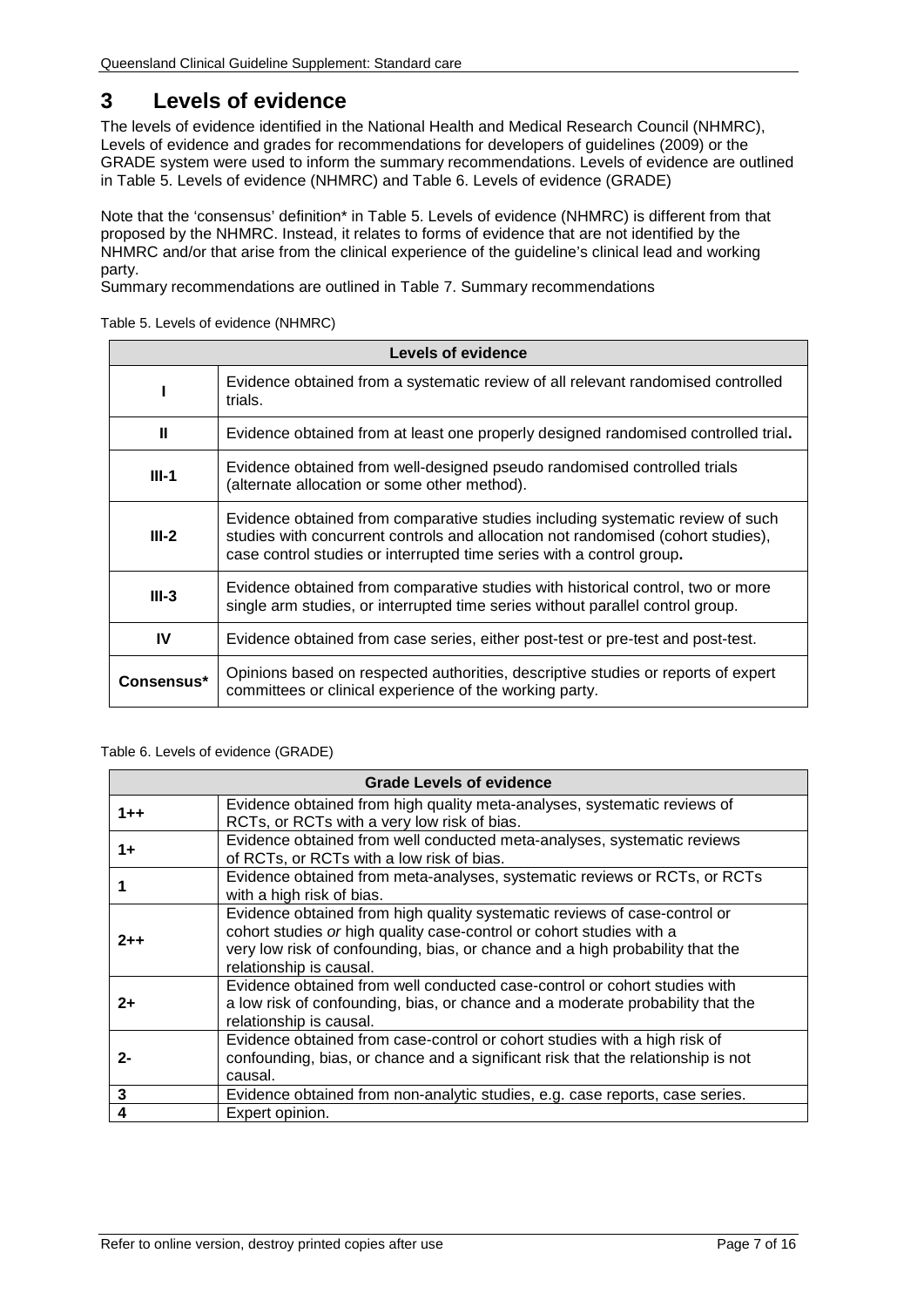# <span id="page-7-0"></span>**4 Summary recommendations**

<span id="page-7-7"></span>Summary recommendations and levels of evidence are outlined in Table 5.

Table 7. Summary recommendations

| <b>Recommendation</b>                                          | <b>Grading of evidence</b> |
|----------------------------------------------------------------|----------------------------|
| Follow guidance regarding generic concepts and domains of care | Consensus                  |

## <span id="page-7-1"></span>**5 Implementation**

This guideline is applicable to all Queensland public and private maternity facilities. It can be downloaded in Portable Document Format (PDF) from [www.health.qld.gov.au/qcg](http://www.health.qld.gov.au/qcg)

#### <span id="page-7-2"></span>**5.1 Guideline resources**

<span id="page-7-3"></span>There are no other guideline provided on the website as separate resources.

#### **5.2 Suggested resources**

During the development process stakeholders identified additional resources with potential to complement and enhance guideline implementation and application. The following resources have not been sourced or developed by QCG but are suggested as complimentary to the guideline:

Local protocols, policies and workplace instructions as identified in the guideline

#### <span id="page-7-4"></span>**5.3 Implementation measures**

Suggested activities to assist implementation of the guideline are outlined below.

#### <span id="page-7-5"></span>**5.3.1 QCG measures**

- Notify Chief Executive Officer and relevant stakeholders
- Monitor emerging new evidence to ensure guideline reflects contemporaneous practice
- Capture user feedback
- Record and manage change requests

#### <span id="page-7-6"></span>**5.3.2 Hospital and Health Service measures**

Initiate, promote and support local systems and processes to integrate the guideline into clinical practice, including:

- Hospital and Health Service (HHS) Executive endorse the guidelines and their use in the HHS and communicate this to staff
- Promote the introduction of the guideline to relevant health care professionals
- Support education and training opportunities relevant to the guideline and service capabilities
- Align clinical care with guideline recommendations
- Undertake relevant implementation activities as outlined in the Guideline implementation checklist available at [www.health.qld.gov.au/qcg](http://www.health.qld.gov.au/qcg)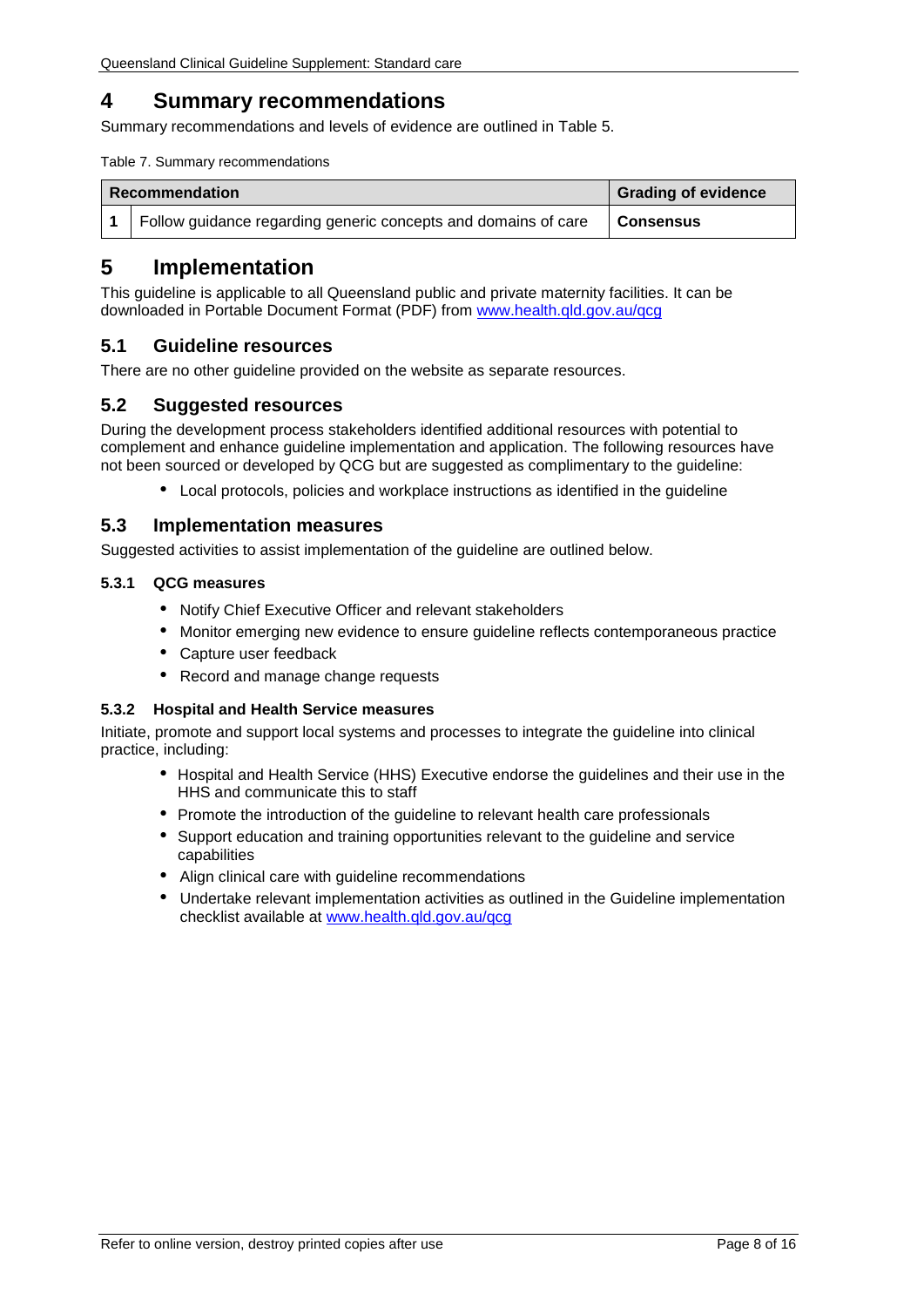### <span id="page-8-0"></span>**5.4 Quality measures**

Auditing of guideline recommendations and content assists with identifying quality of care issues and provides evidence of compliance with the National Safety and Quality Health Service (NSQHS) Standards<sup>1</sup> [Refer to Table 8. [NSQHS Standard 1\]](#page-8-2). Audit measures have not been identified for this guideline.

<span id="page-8-2"></span>Table 8. NSQHS Standard 1

| <b>NSQHS Standard 1: Clinical governance</b>  |                                                                                                                                                                                           |  |
|-----------------------------------------------|-------------------------------------------------------------------------------------------------------------------------------------------------------------------------------------------|--|
| <b>Clinical performance and effectiveness</b> |                                                                                                                                                                                           |  |
| Criterion 1.27:                               | <b>Actions required:</b>                                                                                                                                                                  |  |
| Evidence based care                           | Provide clinicians with ready access to best-practice<br>а.<br>guidelines, integrated care pathways, clinical pathways and<br>decision support tools relevant to their clinical practice  |  |
|                                               | Support clinicians to use the best available evidence,<br>b.<br>including relevant clinical care standards developed by the<br>Australian Commission on Safety and Quality in Health Care |  |

#### <span id="page-8-1"></span>**5.5 Areas for future research**

During development there were no areas identified for future research.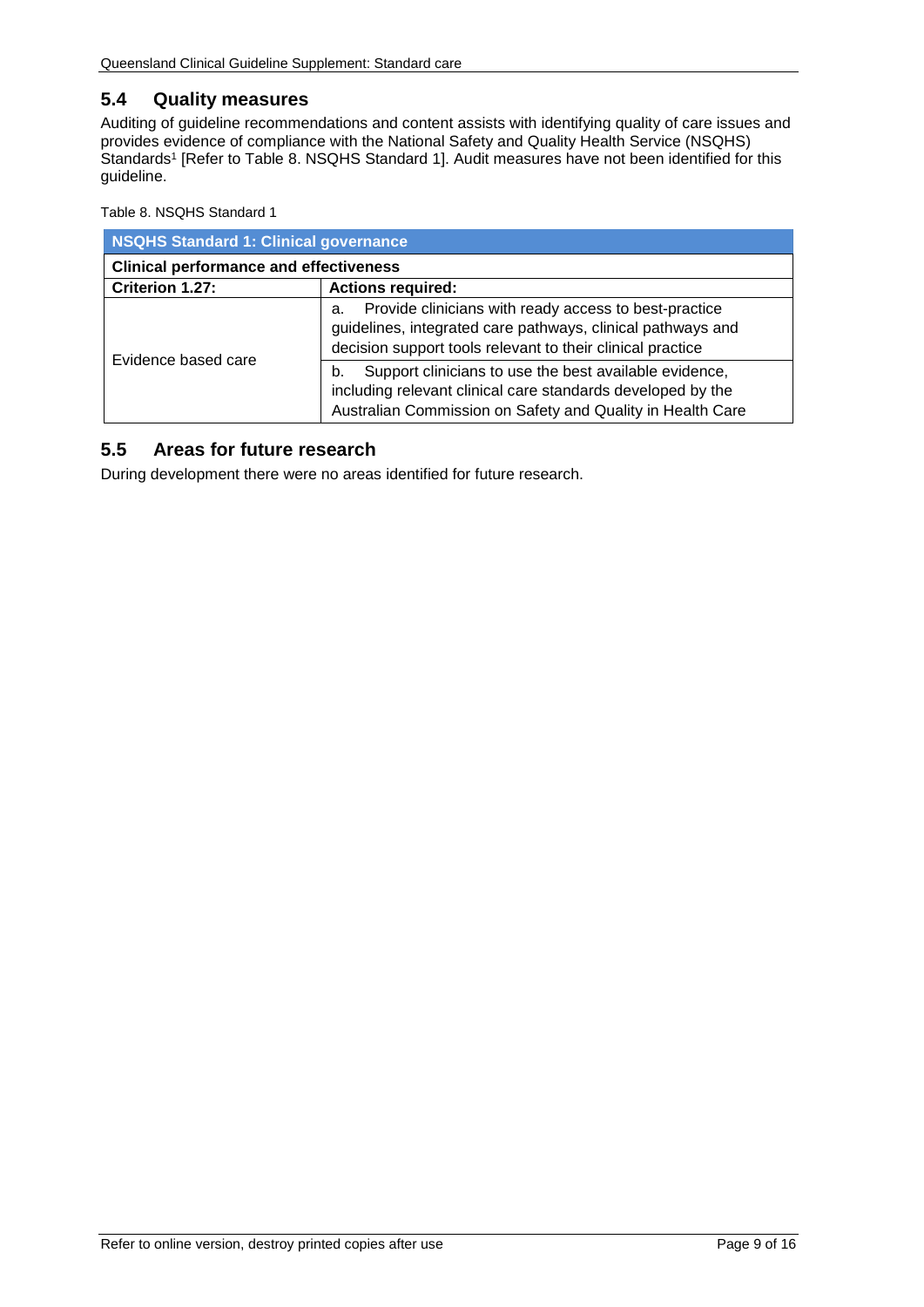## **5.6 Safety and quality**

Implementation of this guideline provides evidence of compliance with the National Safety and Quality Health Service Standards and Australian Council on Healthcare Standards (ACHS) Evaluation and Quality Improvement Program (EQuIP) National accreditation programs.1,2

Table 9. NSQHS/EQuIPNational Criteria

<span id="page-9-1"></span><span id="page-9-0"></span>

| <b>NSQHS/EQuIPNational Criteria</b>                                                                                                                                                                                              | <b>Actions required</b>                                                                                                                                                                                                                                                                                                                                                                                                                                                   | <b>b</b> Evidence of compliance                                                                                                                                                                                                                                                                                                                                                                                                                                                               |
|----------------------------------------------------------------------------------------------------------------------------------------------------------------------------------------------------------------------------------|---------------------------------------------------------------------------------------------------------------------------------------------------------------------------------------------------------------------------------------------------------------------------------------------------------------------------------------------------------------------------------------------------------------------------------------------------------------------------|-----------------------------------------------------------------------------------------------------------------------------------------------------------------------------------------------------------------------------------------------------------------------------------------------------------------------------------------------------------------------------------------------------------------------------------------------------------------------------------------------|
| <b>NSQHS Standard 1: Clinical governance</b>                                                                                                                                                                                     |                                                                                                                                                                                                                                                                                                                                                                                                                                                                           |                                                                                                                                                                                                                                                                                                                                                                                                                                                                                               |
| Patient safety and quality systems<br>Safety and quality systems are<br>integrated with governance processes<br>to enable organisations to actively<br>manage and improve the safety and<br>quality of health care for patients. | Diversity and high risk groups<br>1.15 The health service organisation:<br>a. Identifies the diversity of the consumers using its services<br>b. Identifies groups of patients using its services who are at higher<br>risk of harm<br>c. Incorporates information on the diversity of its consumers and<br>higher-risk groups into the planning and delivery of care                                                                                                     | Assessment and care appropriate to the cohort of patients is<br>Þ<br>identified in the guideline<br>High risk groups are identified in the guideline<br>þ<br>The guideline is based on the best available evidence<br>þ                                                                                                                                                                                                                                                                       |
| <b>Clinical performance and</b><br>effectiveness<br>The workforce has the right<br>qualifications, skills and supervision to                                                                                                     | <b>Evidence based care</b><br>1.27 The health service organisation has processes that:<br>a. Provide clinicians with ready access to best-practice guidelines,<br>integrated care pathways, clinical pathways and decision support<br>tools relevant to their clinical practice<br>b. Support clinicians to use the best available evidence, including<br>relevant clinical care standards developed by the Australian<br>Commission on Safety and Quality in Health Care | Queensland Clinical Guidelines is funded by Queensland Health<br>b<br>to develop clinical guidelines relevant to the service line to guide<br>safe patient care across Queensland<br>The guideline provides evidence-based and best practice<br>recommendations for care<br><b>b</b> The guideline is endorsed for use in Queensland Health<br>facilities.<br>A desktop icon is available on every Queensland Health<br>computer desktop to provide quick and easy access to the<br>guideline |
| provide safe, high-quality health care to<br>patients.                                                                                                                                                                           | Performance management<br>1.22 The health service organisation has valid and reliable<br>performance review processes that:<br>a. Require members of the workforce to regularly take part in a<br>review of their performance<br>b. Identify needs for training and development in safety and quality<br>c. Incorporate information on training requirements into the<br>organisation's training system                                                                   | The guideline has accompanying educational resources to<br>support ongoing safety and quality education for identified<br>professional and personal development. The resources are<br>freely available on the internet http://www.health.qld.gov.au/qcg                                                                                                                                                                                                                                       |
| Patient safety and quality systems<br>Safety and quality systems are<br>integrated with governance processes<br>to enable organisations to actively<br>manage and improve the safety and<br>quality of health care for patients. | <b>Policies and procedures</b><br>1.7 The health service organisation uses a risk management<br>approach to:<br>a. Set out, review, and maintain the currency and effectiveness of,<br>policies, procedures and protocols<br>b. Monitor and take action to improve adherence to policies,<br>procedures and protocols<br>c. Review compliance with legislation, regulation and jurisdictional<br>requirements                                                             | <b>D</b> QCG has established processes to review and maintain all<br>guidelines and associated resources<br><b>b</b> Change requests are managed to ensure currency of published<br>guidelines<br>Implementation tools and checklist are provided to assist with<br>b.<br>adherence to guidelines<br>Suggested audit criteria are provided in guideline supplement<br>b<br>The guidelines comply with legislation, regulation and<br>b<br>jurisdictional requirements                         |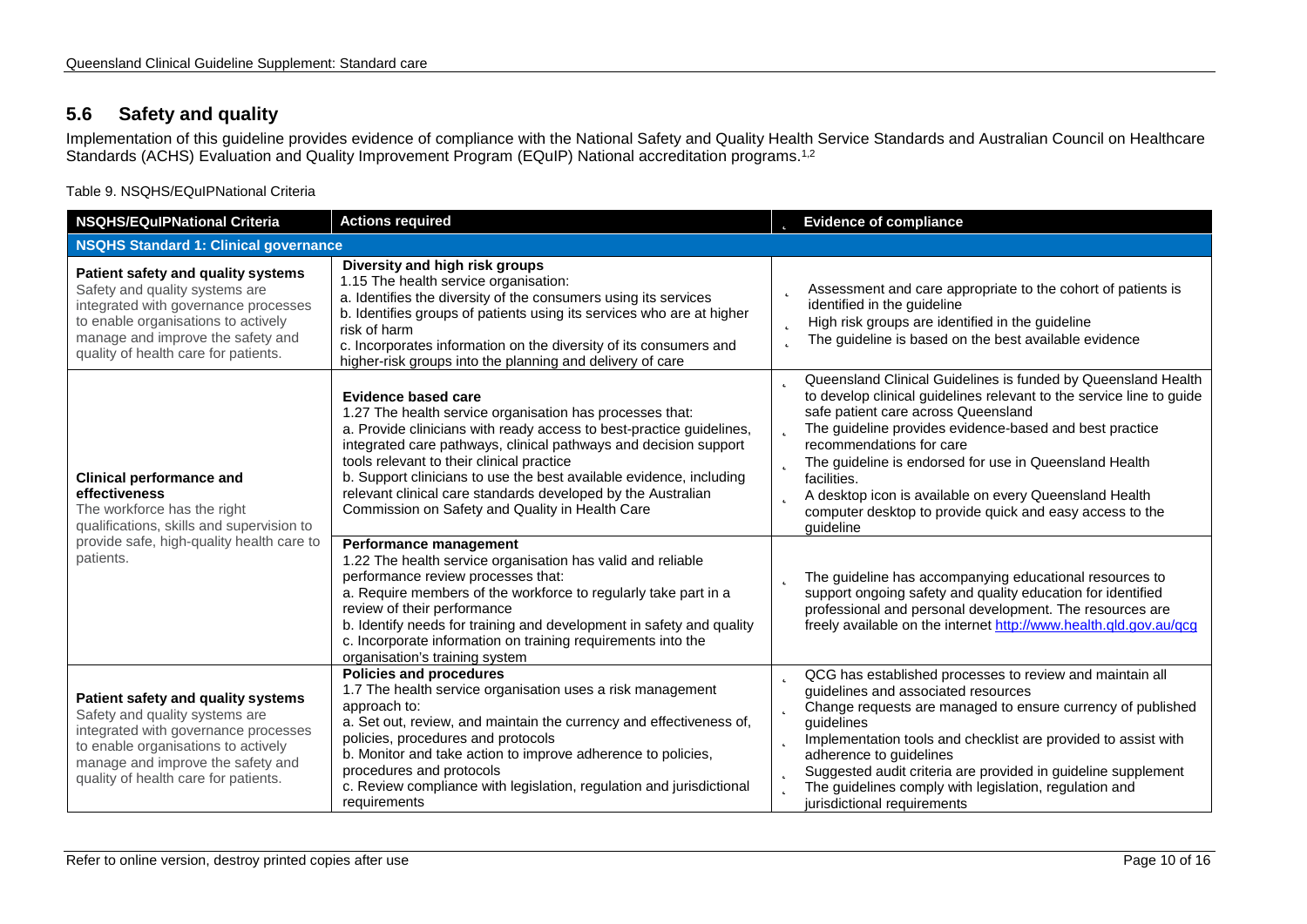| <b>NSQHS/EQuIPNational Criteria</b>                                                                                                                                                                                                                                                                                        | <b>Actions required</b>                                                                                                                                                                                                                                                                                                                                                                                                                                                                                                                                                                                                                                                                                                                                                                                                                                                                                                                                                                         | <b>b</b> Evidence of compliance                                                                                                                                                                                                                                                                                                                                                                                                                                       |
|----------------------------------------------------------------------------------------------------------------------------------------------------------------------------------------------------------------------------------------------------------------------------------------------------------------------------|-------------------------------------------------------------------------------------------------------------------------------------------------------------------------------------------------------------------------------------------------------------------------------------------------------------------------------------------------------------------------------------------------------------------------------------------------------------------------------------------------------------------------------------------------------------------------------------------------------------------------------------------------------------------------------------------------------------------------------------------------------------------------------------------------------------------------------------------------------------------------------------------------------------------------------------------------------------------------------------------------|-----------------------------------------------------------------------------------------------------------------------------------------------------------------------------------------------------------------------------------------------------------------------------------------------------------------------------------------------------------------------------------------------------------------------------------------------------------------------|
| <b>NSQHS Standard 2: Partnering with Consumers</b>                                                                                                                                                                                                                                                                         |                                                                                                                                                                                                                                                                                                                                                                                                                                                                                                                                                                                                                                                                                                                                                                                                                                                                                                                                                                                                 |                                                                                                                                                                                                                                                                                                                                                                                                                                                                       |
| <b>Health literacy</b><br>Health service organisations<br>communicate with consumers in a way<br>that supports effective partnerships.                                                                                                                                                                                     | Communication that supports effective partnerships<br>2.8 The health service organisation uses communication<br>mechanisms that are tailored to the diversity of the consumers who<br>use its services and, where relevant, the diversity of the local<br>community<br>2.9 Where information for patients, carers, families and consumers<br>about health and health services is developed internally, the<br>organisation involves consumers in its development and review<br>2.10 The health service organisation supports clinicians to<br>communicate with patients, carers, families and consumers about<br>health and health care so that:<br>a. Information is provided in a way that meets the needs of patients,<br>carers, families and consumers<br>b. Information provided is easy to understand and use<br>c. The clinical needs of patients are addressed while they are in the<br>health service organisation<br>d. Information needs for ongoing care are provided on discharge | <b>b</b> Consumer consultation was sought and obtained during the<br>development of the guideline. Refer to the acknowledgement<br>section of the guideline for details<br>Consumer information is developed to align with the guideline<br>b<br>and included consumer involvement during development and<br>review<br>The consumer information was developed using plain English<br>b<br>and with attention to literacy and ease of reading needs of the<br>consumer |
| Partnering with consumers in<br>organisational design and<br>governance<br>Consumers are partners in the design<br>and governance of the organisation.                                                                                                                                                                     | Partnerships in healthcare governance planning, design,<br>measurement and evaluation<br>2.11 The health service organisation:<br>a. Involves consumers in partnerships in the governance of, and to<br>design, measure and evaluate, health care<br>b. Has processes so that the consumers involved in these<br>partnerships reflect the diversity of consumers who use the service<br>or, where relevant, the diversity of the local community<br>2.14 The health service organisation works in partnership with<br>consumers to incorporate their views and experiences into training<br>and education for the workforce                                                                                                                                                                                                                                                                                                                                                                     | <b>D</b> Consumers are members of guideline working parties<br>The guideline is based on the best available evidence<br>The guidelines and consumer information are endorsed by the<br>QCG and Queensland Statewide Maternity and Neonatal Clinical<br>Network Steering Committees which includes consumer<br>membership                                                                                                                                              |
| <b>NSQHS Standard 4: Medication safety</b>                                                                                                                                                                                                                                                                                 |                                                                                                                                                                                                                                                                                                                                                                                                                                                                                                                                                                                                                                                                                                                                                                                                                                                                                                                                                                                                 |                                                                                                                                                                                                                                                                                                                                                                                                                                                                       |
| <b>Clinical governance and quality</b><br>improvement to support medication<br>management<br>Organisation-wide systems are used to<br>support and promote safety for<br>procuring, supplying, storing,<br>compounding, manufacturing,<br>prescribing, dispensing, administering<br>and monitoring the effects of medicines | Integrating clinical governance<br>4.1 Clinicians use the safety and quality systems from the Clinical<br>Governance Standard when:<br>a. Implementing policies and procedures for medication<br>management<br>b. Managing risks associated with medication management<br>c. Identifying training requirements for medication management                                                                                                                                                                                                                                                                                                                                                                                                                                                                                                                                                                                                                                                        | The guideline provides current evidence based<br>b<br>recommendations about medication                                                                                                                                                                                                                                                                                                                                                                                |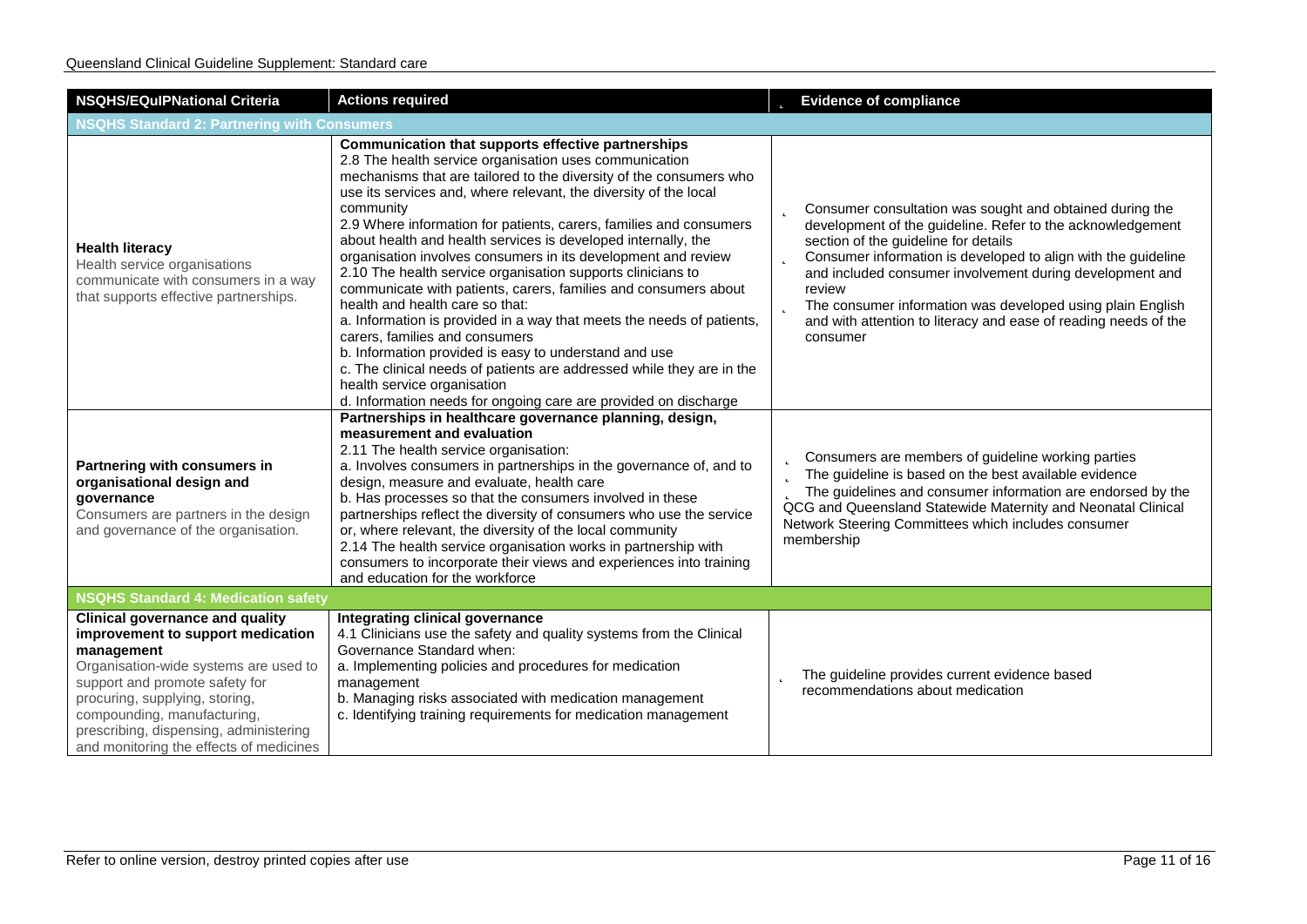| <b>NSQHS/EQulPNational Criteria</b>                                                                                                                                                                                                           | <b>Actions required</b>                                                                                                                                                                                                                                                                                                                                                                                                                                                                                                                                                                                                                                                                                                                                                                                                                                                                                                                                                                                                                                                                                                                                                                                                                                                                            | <b>b</b> Evidence of compliance                                                                                                                                                                                                                                                                                                                                                                                                                                                                     |
|-----------------------------------------------------------------------------------------------------------------------------------------------------------------------------------------------------------------------------------------------|----------------------------------------------------------------------------------------------------------------------------------------------------------------------------------------------------------------------------------------------------------------------------------------------------------------------------------------------------------------------------------------------------------------------------------------------------------------------------------------------------------------------------------------------------------------------------------------------------------------------------------------------------------------------------------------------------------------------------------------------------------------------------------------------------------------------------------------------------------------------------------------------------------------------------------------------------------------------------------------------------------------------------------------------------------------------------------------------------------------------------------------------------------------------------------------------------------------------------------------------------------------------------------------------------|-----------------------------------------------------------------------------------------------------------------------------------------------------------------------------------------------------------------------------------------------------------------------------------------------------------------------------------------------------------------------------------------------------------------------------------------------------------------------------------------------------|
| <b>NSQHS Standard 5: Comprehensive care</b>                                                                                                                                                                                                   |                                                                                                                                                                                                                                                                                                                                                                                                                                                                                                                                                                                                                                                                                                                                                                                                                                                                                                                                                                                                                                                                                                                                                                                                                                                                                                    |                                                                                                                                                                                                                                                                                                                                                                                                                                                                                                     |
| <b>Clinical governance and quality</b><br>improvement to support<br>comprehensive care<br>Systems are in place to support<br>clinicians to deliver comprehensive care                                                                         | Integrating clinical governance<br>5.1 Clinicians use the safety and quality systems from the Clinical<br>Governance Standard when:<br>a. Implementing policies and procedures for comprehensive care<br>b. Managing risks associated with comprehensive care<br>c. Identifying training requirements to deliver comprehensive care<br><b>Partnering with consumers</b><br>5.3 Clinicians use organisational processes from the Partnering with<br>Consumers Standard when providing comprehensive care to:<br>a. Actively involve patients in their own care<br>b. Meet the patient's information needs<br>c. Share decision-making                                                                                                                                                                                                                                                                                                                                                                                                                                                                                                                                                                                                                                                               | <b>b</b> The guideline has accompanying educational resources to<br>support ongoing safety and quality education for identified<br>professional and personal development. The resources are<br>freely available on the internet http://www.health.qld.gov.au/qcg<br><b>b</b> The guideline provides evidence-based and best practice<br>recommendations for care<br>Consumer information is developed for the guideline<br>b                                                                        |
| NSQHS Standard 6: Communicating for safety                                                                                                                                                                                                    |                                                                                                                                                                                                                                                                                                                                                                                                                                                                                                                                                                                                                                                                                                                                                                                                                                                                                                                                                                                                                                                                                                                                                                                                                                                                                                    |                                                                                                                                                                                                                                                                                                                                                                                                                                                                                                     |
| <b>Clinical governance and quality</b><br>improvement to support effective<br>communication<br>Systems are in place for effective and<br>coordinated communication that<br>supports the delivery of continuous and<br>safe care for patients. | Integrating clinical governance<br>6.1 Clinicians use the safety and quality systems from the Clinical<br>Governance Standard when:<br>a. Implementing policies and procedures to support effective clinical<br>communication<br>b. Managing risks associated with clinical communication<br>c. Identifying training requirements for effective and coordinated<br>clinical communication<br><b>Partnering with consumers</b><br>6.3 Clinicians use organisational processes from the Partnering with<br>Consumers Standard to effectively communicate with patients,<br>carers and families during high-risk situations to:<br>a. Actively involve patients in their own care<br>b. Meet the patient's information needs<br>c. Share decision-making<br>Organisational processes to support effective communication<br>6.4 The health service organisation has clinical communications<br>processes to support effective communication when:<br>a. Identification and procedure matching should occur<br>b. All or part of a patient's care is transferred within the organisation,<br>between multidisciplinary teams, between clinicians or between<br>organisations; and on discharge<br>c. Critical information about a patient's care, including information on<br>risks, emerges or changes | <b>D</b> Requirements for effective clinical communication by clinicians<br>are identified<br><b>b</b> The guideline provides evidence-based and best practice<br>recommendations for communication between clinicians<br><b>b</b> The guideline provides evidence-based and best practice<br>recommendations for communication with patients, carers and<br>families<br>The guideline provides evidence-based and best practice<br>Þ<br>recommendations for discharge planning and follow -up care |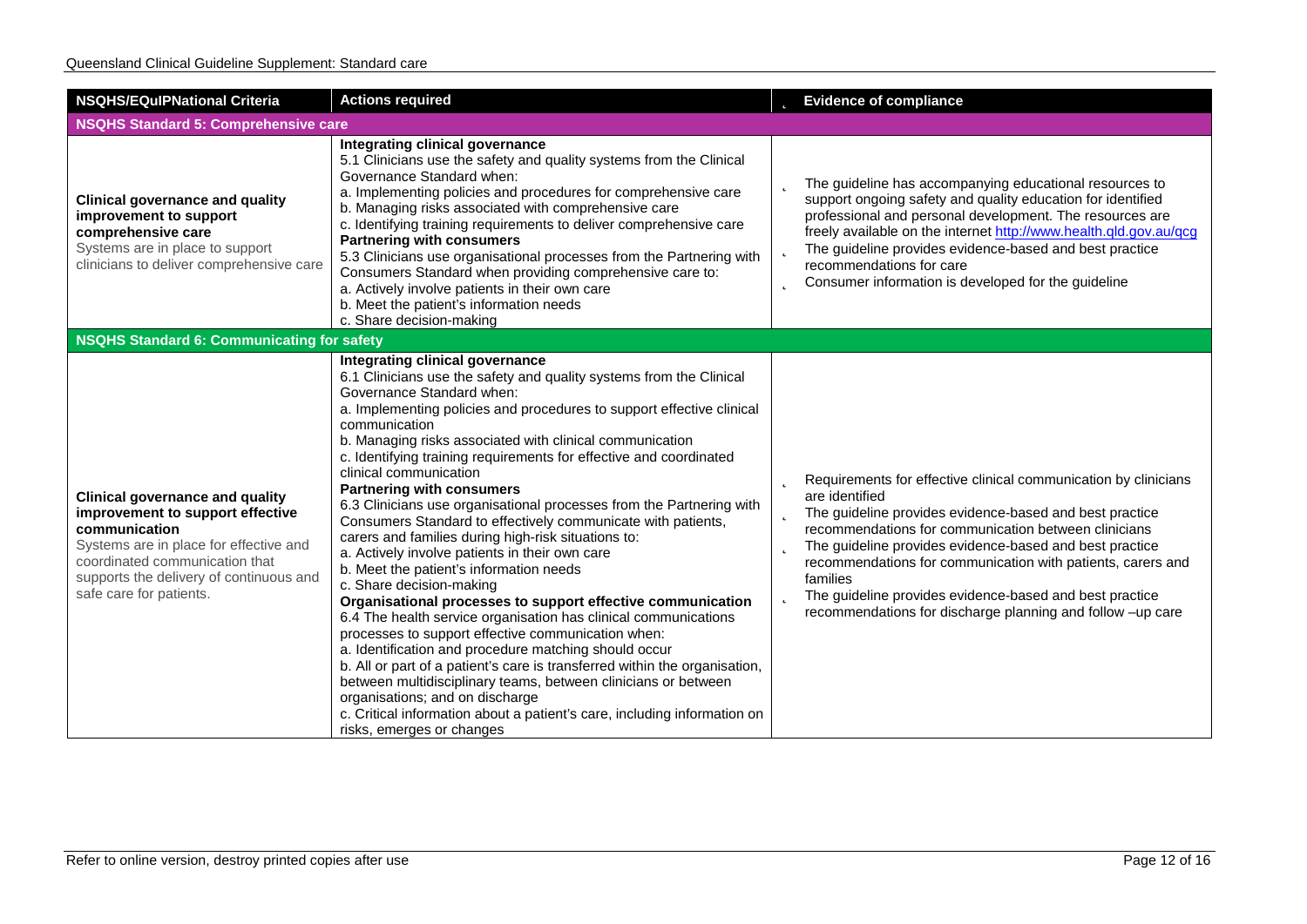| <b>NSQHS/EQulPNational Criteria</b>                                                                                                                                                            | <b>Actions required</b>                                                                                                                                                                                                                                                                                                                                                                                                                                                                                                                                                                                                                                                                                                                                                                                                                                                                                                                                                                             | <b>b</b> Evidence of compliance                                                                                                                                                           |
|------------------------------------------------------------------------------------------------------------------------------------------------------------------------------------------------|-----------------------------------------------------------------------------------------------------------------------------------------------------------------------------------------------------------------------------------------------------------------------------------------------------------------------------------------------------------------------------------------------------------------------------------------------------------------------------------------------------------------------------------------------------------------------------------------------------------------------------------------------------------------------------------------------------------------------------------------------------------------------------------------------------------------------------------------------------------------------------------------------------------------------------------------------------------------------------------------------------|-------------------------------------------------------------------------------------------------------------------------------------------------------------------------------------------|
| <b>NSQHS Standard 6: Communicating for safety (continued)</b>                                                                                                                                  |                                                                                                                                                                                                                                                                                                                                                                                                                                                                                                                                                                                                                                                                                                                                                                                                                                                                                                                                                                                                     |                                                                                                                                                                                           |
| <b>Communication of critical</b><br>information<br>Systems to effectively communicate<br>critical information and risks when they<br>emerge or change are used to ensure<br>safe patient care. | <b>Communicating critical information</b><br>6.9 Clinicians and multidisciplinary teams use clinical<br>communication processes to effectively communicate critical<br>information, alerts and risks, in a timely way, when they emerge or<br>change to:<br>a. Clinicians who can make decisions about care<br>b. Patients, carers and families, in accordance with the wishes of the<br>patient<br>6.10 The health service organisation ensures that there are<br>communication processes for patients, carers and families to directly<br>communicate critical information and risks about care to clinicians                                                                                                                                                                                                                                                                                                                                                                                     | <b>b</b> Requirements for effective clinical communication of critical<br>information are identified<br><b>b</b> Requirements for escalation of care are identified                       |
| <b>Correct identification and procedure</b><br>matching<br>Systems to maintain the identity of the<br>patient are used to ensure that the<br>patient receives the care intended for<br>them.   | <b>Correct identification and procedure matching</b><br>6.5 The health service organisation:<br>a. Defines approved identifiers for patients according to best-<br>practice guidelines<br>b. Requires at least three approved identifiers on registration and<br>admission; when care, medication, therapy and other services are<br>provided; and when clinical handover, transfer or discharge<br>documentation is generated                                                                                                                                                                                                                                                                                                                                                                                                                                                                                                                                                                      | <b>b</b> Requirements for safe and for correct patient identification are<br>identified                                                                                                   |
| <b>Communicating at clinical handover</b><br>Processes for structured clinical<br>handover are used to effectively<br>communicate about the health care of<br>patients.                        | <b>Clinical handover</b><br>6.7 The health service organisation, in collaboration with clinicians,<br>defines the:<br>a. Minimum information content to be communicated at clinical<br>handover, based on best-practice guidelines<br>b. Risks relevant to the service context and the particular needs of<br>patients, carers and families<br>c. Clinicians who are involved in the clinical handover<br>6.8 Clinicians use structured clinical handover processes that<br>include:<br>a. Preparing and scheduling clinical handover<br>b. Having the relevant information at clinical handover<br>c. Organising relevant clinicians and others to participate in clinical<br>handover<br>d. Being aware of the patient's goals and preferences<br>e. Supporting patients, carers and families to be involved in clinical<br>handover, in accordance with the wishes of the patient<br>f. Ensuring that clinical handover results in the transfer of<br>responsibility and accountability for care | <b>b</b> The guideline acknowledges the need for local protocols to<br>support transfer of information, professional responsibility and<br>accountability for some or all aspects of care |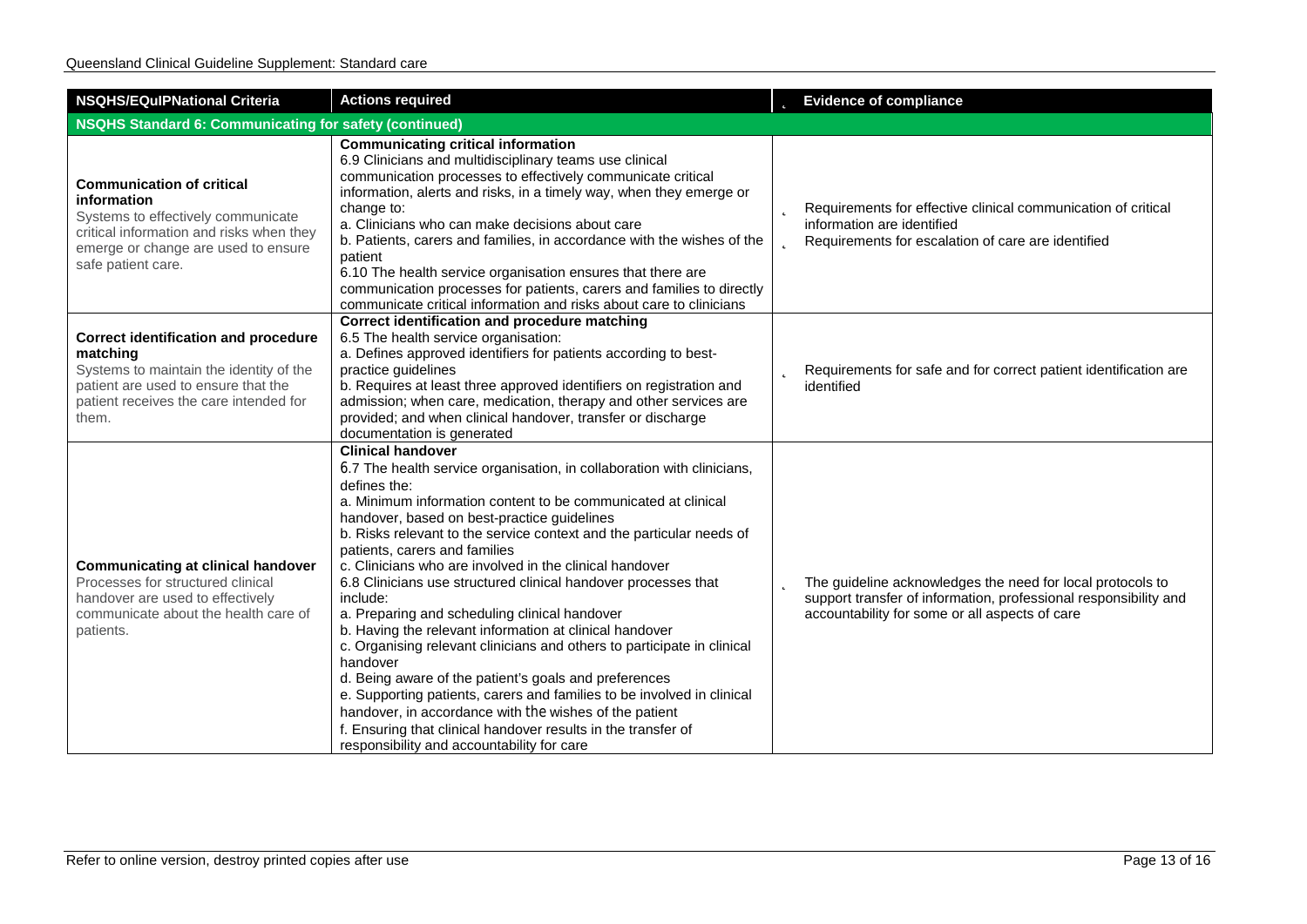| <b>NSQHS/EQuIPNational Criteria</b>                                                                                                                                                                                                                                                           | <b>Actions required</b>                                                                                                                                                                                                                                                                                                                                                                                                                                                                                                                                                                                                                                                                                            | <b>b</b> Evidence of compliance                                                                                                                                                              |
|-----------------------------------------------------------------------------------------------------------------------------------------------------------------------------------------------------------------------------------------------------------------------------------------------|--------------------------------------------------------------------------------------------------------------------------------------------------------------------------------------------------------------------------------------------------------------------------------------------------------------------------------------------------------------------------------------------------------------------------------------------------------------------------------------------------------------------------------------------------------------------------------------------------------------------------------------------------------------------------------------------------------------------|----------------------------------------------------------------------------------------------------------------------------------------------------------------------------------------------|
| <b>NSQHS Standard 7: Blood management</b>                                                                                                                                                                                                                                                     |                                                                                                                                                                                                                                                                                                                                                                                                                                                                                                                                                                                                                                                                                                                    |                                                                                                                                                                                              |
| <b>Clinical governance and quality</b><br>improvement to support blood<br>management<br>Organisation-wide governance and<br>quality improvement systems are used<br>to ensure safe and high-quality care of<br>patients' own blood, and to ensure that<br>blood product requirements are met. | Integrating clinical governance<br>7.1 Clinicians use the safety and quality systems from the Clinical<br>Governance Standard when:<br>a. Implementing policies and procedures for blood management<br>b. Managing risks associated with blood management<br>c. Identifying training requirements for blood management                                                                                                                                                                                                                                                                                                                                                                                             | The guideline provides evidence-based and best practice<br>Þ<br>recommendations for use of blood products                                                                                    |
| Prescribing and clinical use of blood<br>and blood products<br>The clinical use of blood and blood<br>products is appropriate, and strategies<br>are used to reduce the risks associated<br>with transfusion.                                                                                 | Optimising and conserving patients' own blood<br>7.4 Clinicians use the blood and blood products processes to<br>manage the need for, and minimise the inappropriate use of, blood<br>and blood products by:<br>a. Optimising patients' own red cell mass, haemoglobin and iron<br>stores<br>b. Identifying and managing patients with, or at risk of, bleeding<br>c. Determining the clinical need for blood and blood products, and<br>related risks<br>Prescribing and administering blood and blood products<br>7.6 The health service organisation supports clinicians to prescribe<br>and administer blood and blood products appropriately, in<br>accordance with national guidelines and national criteria | The guideline provides evidence-based and best practice<br>b<br>recommendations for use of blood products<br>The guideline is consistent with recommendations of national<br>Þ<br>guidelines |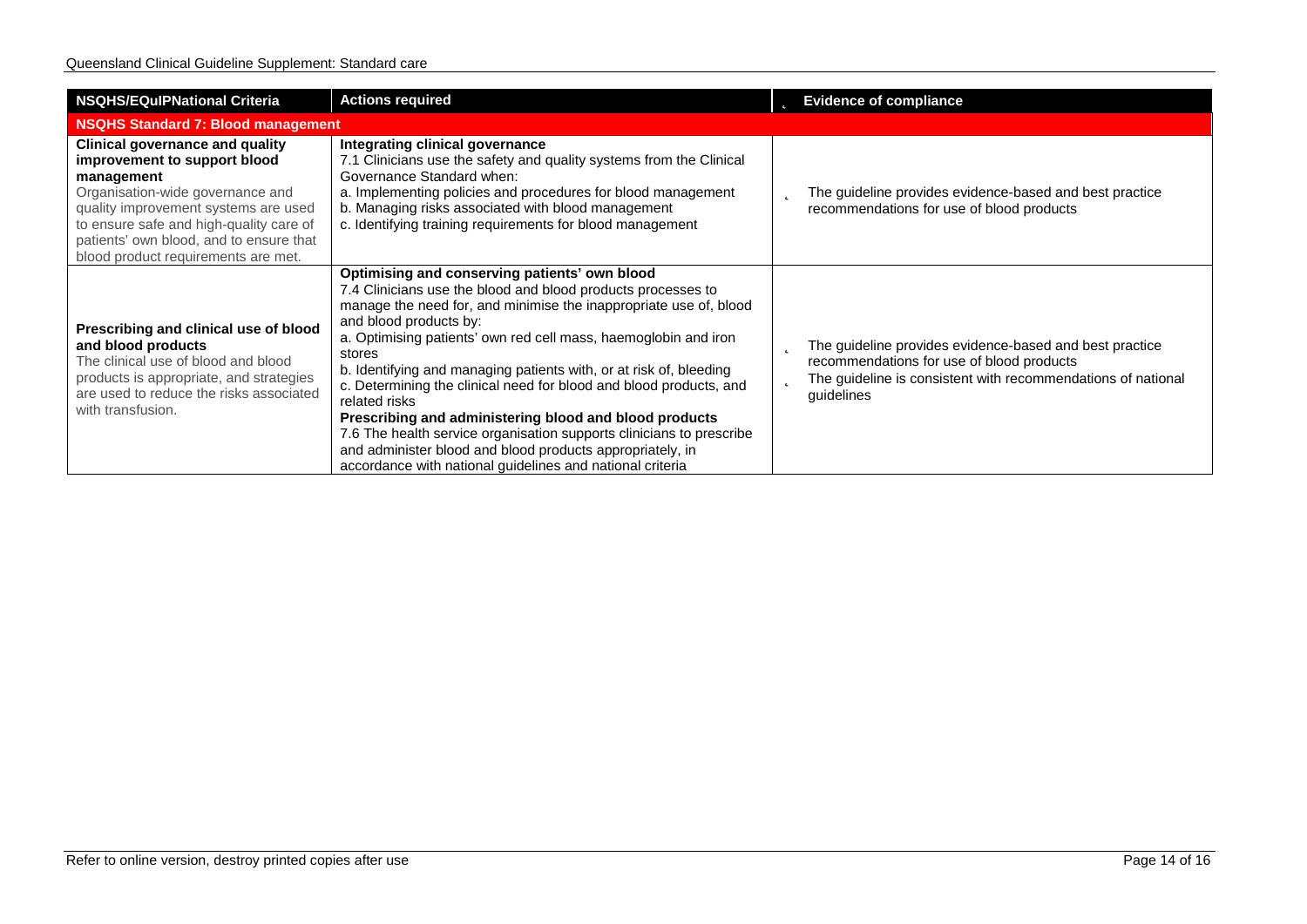| <b>NSQHS/EQulPNational Criteria</b>                                                                                                                                                                                                                                                                | <b>Actions required</b>                                                                                                                                                                                                                                                                                                                                                                                                                                                                                                                                                                                                                                                                                                                                                                                                                                                                                                                                                                                                                                                                                                                                                                                                              | <b>b</b> Evidence of compliance                                                                                                                                                                                                                                                       |
|----------------------------------------------------------------------------------------------------------------------------------------------------------------------------------------------------------------------------------------------------------------------------------------------------|--------------------------------------------------------------------------------------------------------------------------------------------------------------------------------------------------------------------------------------------------------------------------------------------------------------------------------------------------------------------------------------------------------------------------------------------------------------------------------------------------------------------------------------------------------------------------------------------------------------------------------------------------------------------------------------------------------------------------------------------------------------------------------------------------------------------------------------------------------------------------------------------------------------------------------------------------------------------------------------------------------------------------------------------------------------------------------------------------------------------------------------------------------------------------------------------------------------------------------------|---------------------------------------------------------------------------------------------------------------------------------------------------------------------------------------------------------------------------------------------------------------------------------------|
| NSQHS Standard 8: Recognising and responding to acute deterioration                                                                                                                                                                                                                                |                                                                                                                                                                                                                                                                                                                                                                                                                                                                                                                                                                                                                                                                                                                                                                                                                                                                                                                                                                                                                                                                                                                                                                                                                                      |                                                                                                                                                                                                                                                                                       |
| <b>Clinical governance and quality</b><br>improvement to support recognition<br>and response systems<br>Organisation-wide systems are used to<br>support and promote detection and<br>recognition of acute deterioration, and<br>the response to patients whose<br>condition acutely deteriorates. | Integrating clinical governance<br>8.1 Clinicians use the safety and quality systems from the Clinical<br>Governance Standard when:<br>a. Implementing policies and procedures for recognising and<br>responding to acute deterioration<br>b. Managing risks associated with recognising and responding to<br>acute deterioration<br>c. Identifying training requirements for recognising and responding<br>to acute deterioration<br><b>Partnering with consumers</b><br>8.3 Clinicians use organisational processes from the Partnering with<br>Consumers Standard when recognising and responding to acute<br>deterioration to:<br>a. Actively involve patients in their own care<br>b. Meet the patient's information needs<br>c. Share decision-making<br>Recognising acute deterioration<br>8.4 The health service organisation has processes for clinicians to<br>detect acute physiological deterioration that require clinicians to:<br>a. Document individualised vital sign monitoring plans<br>b. Monitor patients as required by their individualised monitoring<br>plan<br>c. Graphically document and track changes in agreed observations<br>to detect acute deterioration over time, as appropriate for the patient | The guideline is consistent with National Consensus statements<br>recommendations<br>The guideline recommends use of tools consistent with the<br>Þ<br>principles of recognising and responding to clinical deterioration<br>Consumer information is developed for the guideline<br>b |
| <b>EQuIP Standard 12 Provision of care</b>                                                                                                                                                                                                                                                         |                                                                                                                                                                                                                                                                                                                                                                                                                                                                                                                                                                                                                                                                                                                                                                                                                                                                                                                                                                                                                                                                                                                                                                                                                                      |                                                                                                                                                                                                                                                                                       |
| <b>Criterion 1: Assessment and care</b><br>planning<br>12.1 Ensuring assessment is<br>comprehensive and based upon current<br>professional standards and evidence<br>based practice                                                                                                                | 12.1.1 Guidelines are available and accessible by staff to assess<br>physical, spiritual, cultural, physiological and social health promotion<br>needs                                                                                                                                                                                                                                                                                                                                                                                                                                                                                                                                                                                                                                                                                                                                                                                                                                                                                                                                                                                                                                                                               | Assessment and care appropriate to the cohort of patients is<br>þ<br>identified in the guideline<br>The guideline is based on the best available evidence<br>b                                                                                                                        |